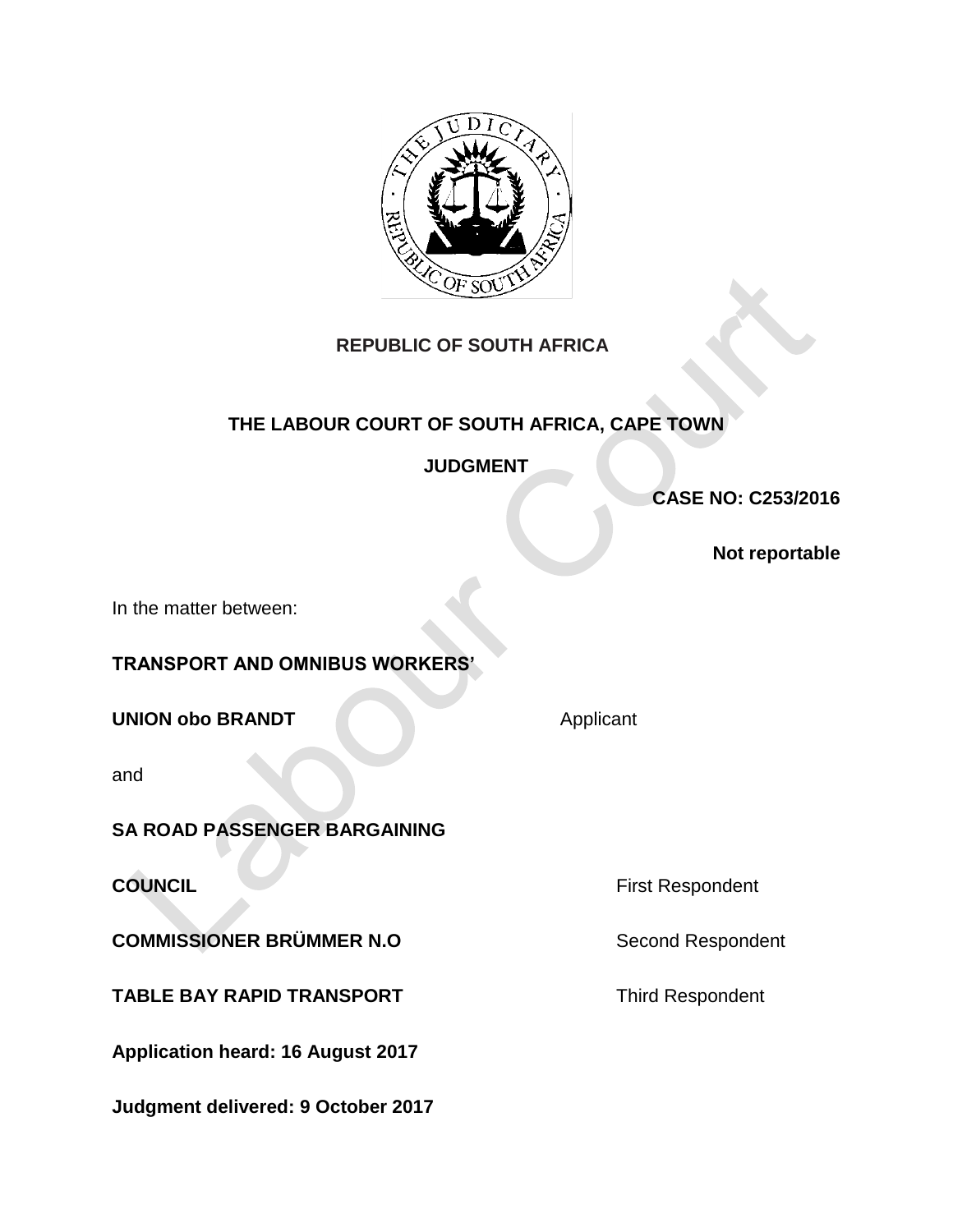### **JUDGMENT**

#### **VAN NIEKERK J**

- [1] This is an application to review and set aside an arbitration award issued by the second respondent (the arbitrator) on 17 March 2016. In her award, the arbitrator held that the applicant's dismissal by the third respondent was substantively and procedurally fair.
- [2] The applicant was dismissed on 12 January 2016, on charges of sexual harassment.
- [3] The award summarises the evidence, and it is not necessary for me to repeat the material facts here, save to note that the applicant was dismissed for sexual harassment. At the arbitration hearing, the complainant testifiedthat the applicant had made remarks of a sexual nature to her, none of which were disputed by the applicant in cross-examination. Four other witnesses gave evidence against the applicant, the last of whom investigated the incidents concerned and conducted the disciplinary hearing and dismissed the applicant. At the close of the third respondent's case, the arbitrator sought clarity from the applicant's representative, who did not dispute that he had been advised of the consequences of failing to dispute the complainants' version. Closing arguments were then presented, most of which focused on issues of procedure.
- [4] Given the grants for review referred to below, the following extracts from the award are relevant: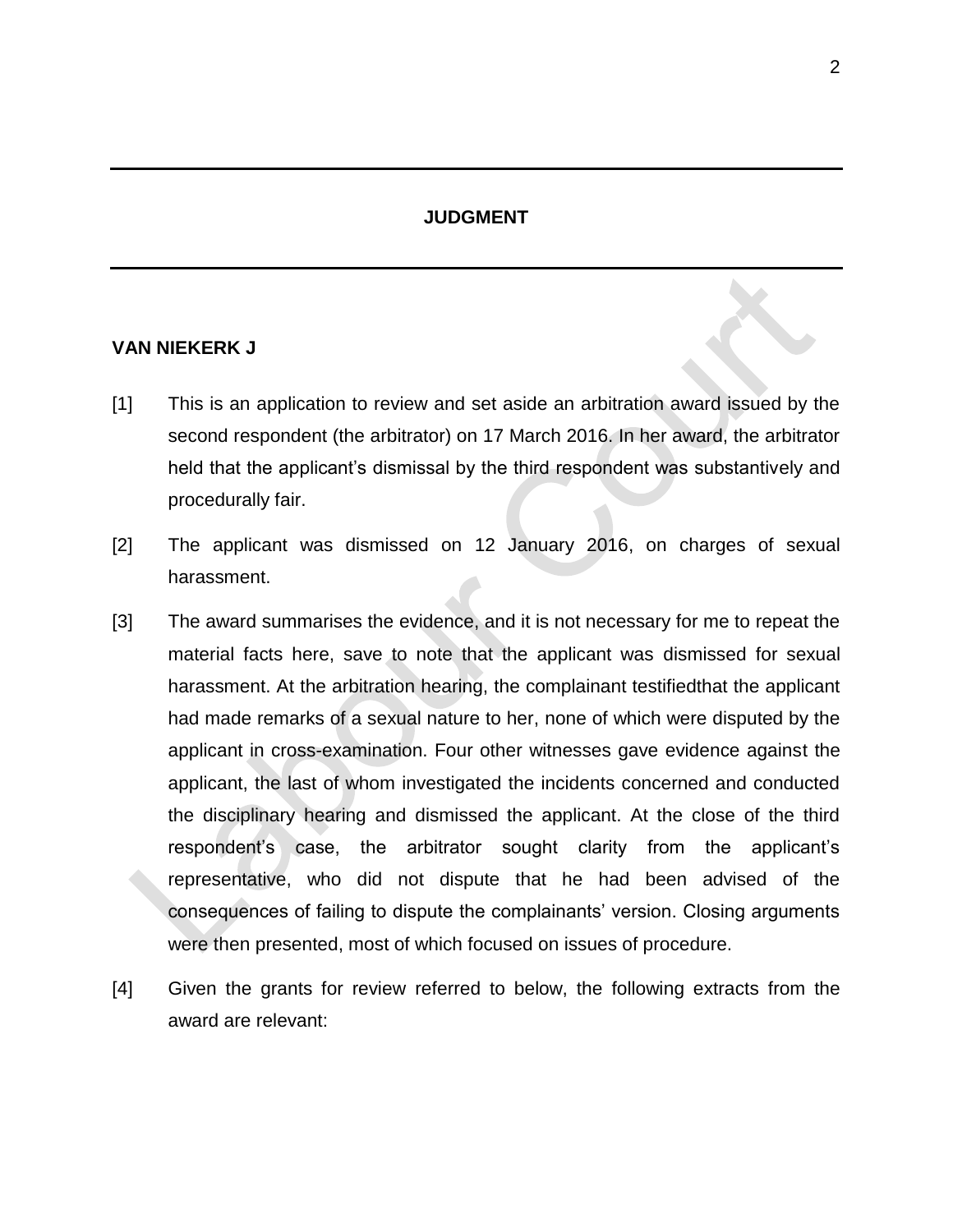58. It was at this point in the proceedings that clarification was sought by the arbitrator as to how the union was to proceed with the case, as Ms Kastoor's evidence had not been challenged.

59. It was contended with him that there was a miscommunication between the applicant and his union representative. The applicant could, however, not have conceded that he had been advised of the commencement of the hearing to make notes with what he disagreed with and to instruct his representative accordingly. It was stressed that uncontested evidence would stand as undisputed and reflecting the correct version of the events

60. The arbitrator declined giving advice to the union as to how to present the case who in turn responded that they still have the right to review. It was conceded that it would serve no further purpose to call any other witnesses as the testimony of Ms Kastoor stands undisputed.

- [5] In relation to procedural fairness, the arbitrator found the following:
	- 79. The Labour Court *in Avril Elizabeth Home for the Mentally Handicapped v CCMA & others* [2006] ( BLLR 833 (LC) specifically endorsed item 4 is reflected*supra* and held that the strict rules as they would apply to criminal or other matters should not have application in the workplace environment. It was held that item 4 sets out what is expected from an employer.
	- 80. The next point of relevance is then that item for the code as per the LRA has indeed been complied with.
	- 81. It further stands undisputed that the informal approach testified to by Mr Abrahams has been in place for 2  $\frac{1}{2}$  years and at no stage had any objection been raised in following this approach. There was also no objection at the commencement of the disciplinary hearing to him acting as the chairperson despite the knowledge that he had also investigated the matter.
	- 82. It is also common cause that the disciplinary code procedure referred to by the union is not part of the conditions of employment of the applicant.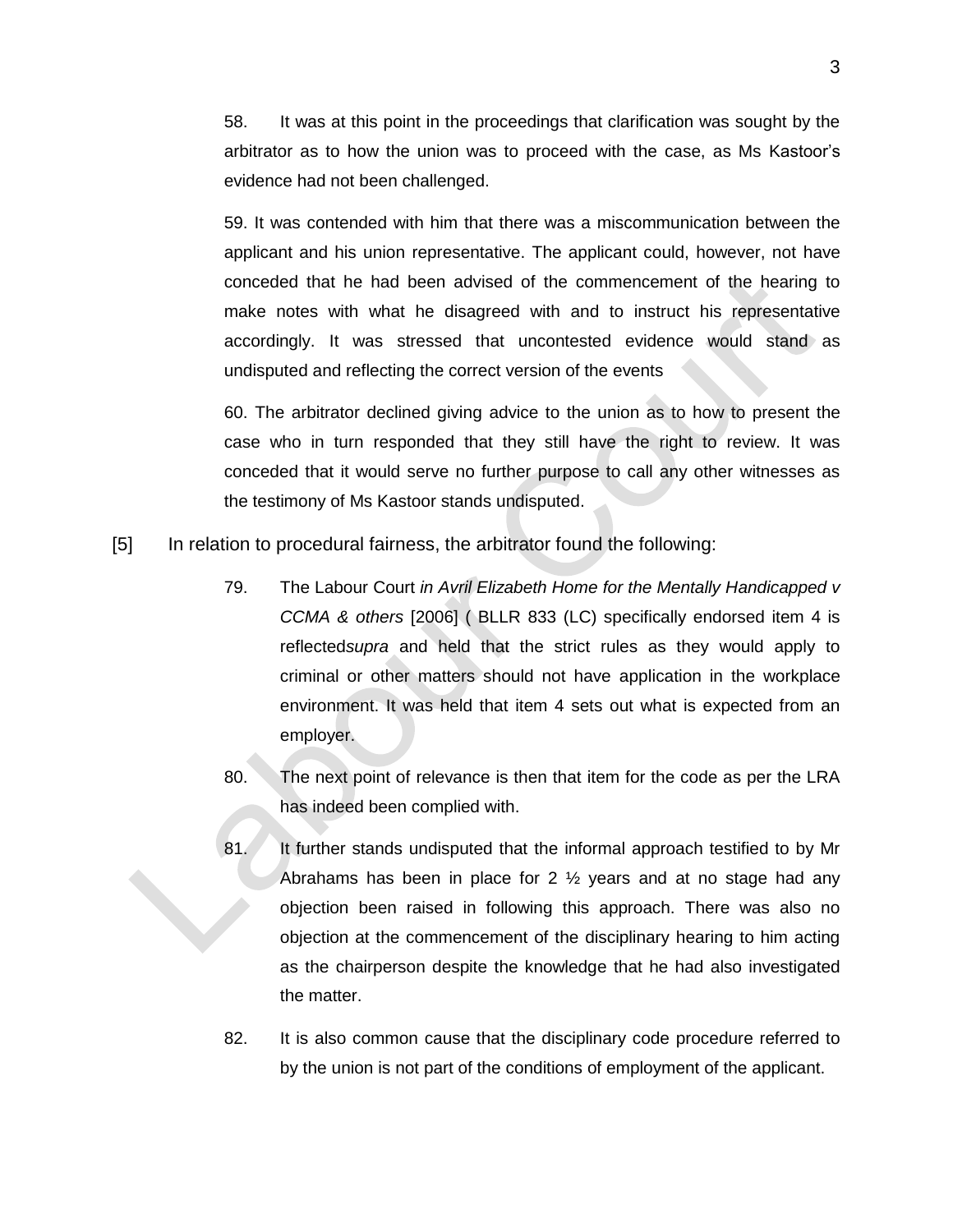- 83. The only reasonable conclusion, the light of the above, is that the process followed was an accepted one complied with item 4 of the Code.....
- [6] The applicant has raised two primary grounds for review. The first has a procedural basis, and is directed against the finding that the dismissal was procedurally unfair in circumstances where the applicant contends, in effect, that the chair of the internal hearing was biased. The second relates to the arbitrator's refusal to allow the applicant to recall the complainant after she had given evidence at the arbitration hearing.
- [7] The applicable legal principles are well-established. This court is entitled to interfere with an award made by a commissioner if and only if the commissioner misconceived the nature of the enquiry (and thus denied the parties a fair hearing) or committed a reviewable irregularity which had the consequence of an unreasonable result. The failure by an arbitrator to attach particular weight to evidence or attachment of weight to the relevant evidence and the like is not in itself a basis for review; the resultant decision must fall outside of a band of decisions to which reasonable decision-makers could come on the same material (see *Herholdt v Nedbank Ltd* [2013] 11 BLLR 1074 (SCA)). In other words, the test is two-staged. First, the applicant must establish a misconception of the nature of the enquiry or some misconduct or misdirection on the part of the arbitrator. If that is established, whether a decision is unreasonable in its result ultimately requires this court to consider whether apart from the flawed reasons of or any irregularity by the arbitrator, the result could still be reasonably reached in the light of the issues and the evidence.
- [8] In *Gold Fields Mining SA (Pty) Ltd v CCMA* [2014] 1 BLLR 20 (LAC)), The Labour Appeal Court noted that a review court is not required to take into account every factor individually, consider how the arbitrator treated and dealt with each factor and then determine whether a failure by the arbitrator to deal with one on more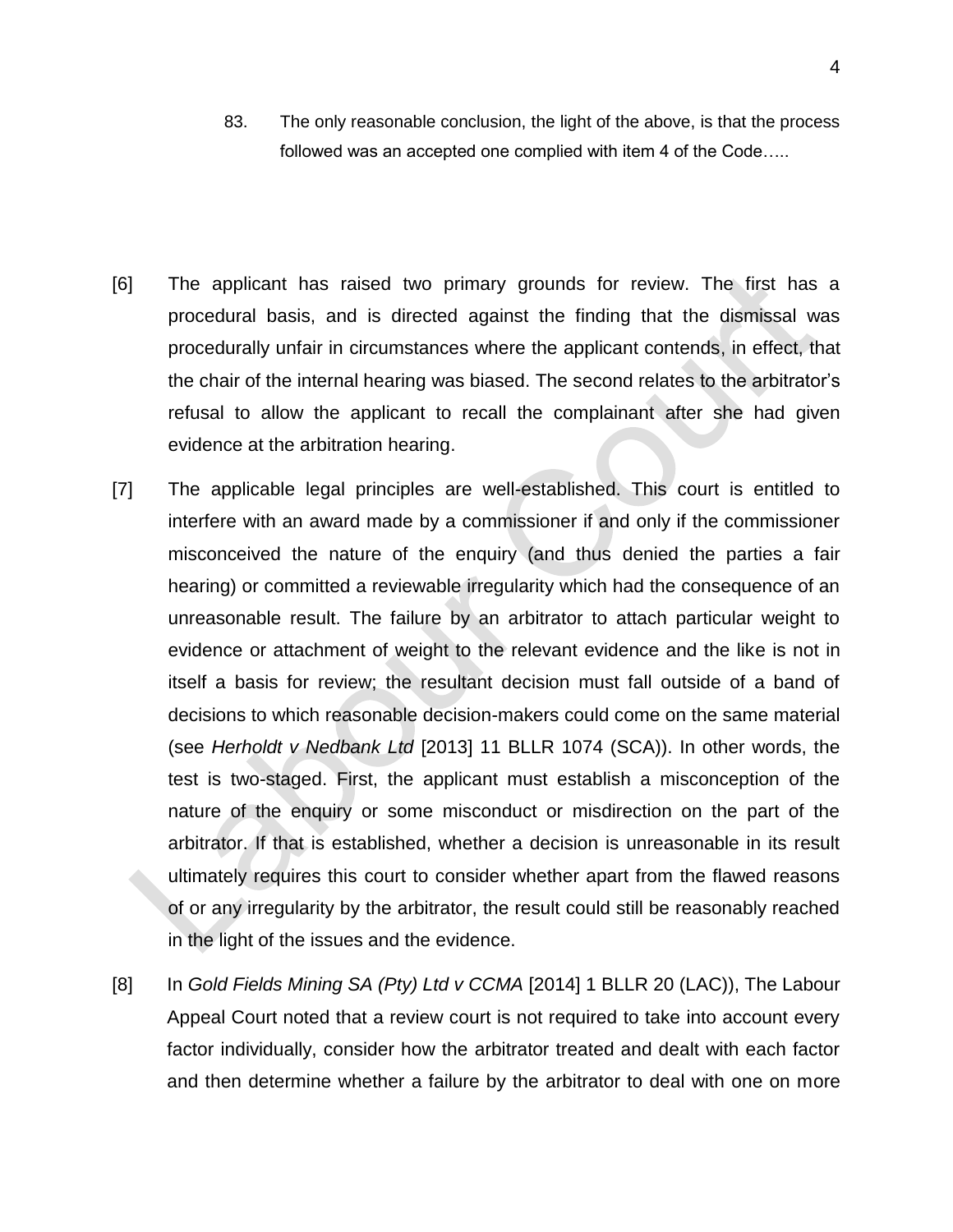factors amounted to a process related irregularity sufficient to set aside the award. The court cautioned against adopting a piecemeal approach since a review court must necessarily consider the totality of the available evidence (at paragraph 18 of the judgement). Specifically, the questions for a review court to ask or whether the arbitrator gave the parties a full opportunity to have their say in respect of the dispute, whether the arbitrator identified the issue in dispute that he was she was required to arbitrate, whether the arbitrator understood the nature of the dispute, whether he or she dealt with a substantial merits of the dispute and whether the decision is one that another decision maker could reasonably have arrived at based on the evidence (see paragraph 20). So, when arbitrator fails to have regard to the material facts it is likely that he or she will arrive at a decision that is unreasonable. Similarly, where an arbitrator fails to follow proper process he or she will arrive at an unreasonable outcome. But, as the court emphasised, this is to be considered on a totality of the evidence and not on a fragmented, piecemeal analysis (at paragraph 21).

[9] The first ground of review, it will be recalled, concerns the arbitrator's finding that the applicant's dismissal was procedurally fair, and in particular, her finding that the procedure adopted by the third respondent complied with the Code of Good Practice. The second ground for review has its roots in the arbitrator's refusal to allow the complainant to be recalled as a witness. The first ground for review must be viewed in a context in which the applicant was an experienced shop steward, he was represented during the disciplinary hearing by a fellow shop steward, neither he nor his representatives objected to Abrahams conducting the hearing, the first time that the concern was raised regarding Abrahams role was during the applicant's appeal, a similar disciplinary process had been followed for approximately two years without objections from union and finally, the disciplinary code was no more than a guideline. In my view, the arbitrator's ruling that the applicant's dismissal was procedurally fair is reasonable having regard to the evidence before them.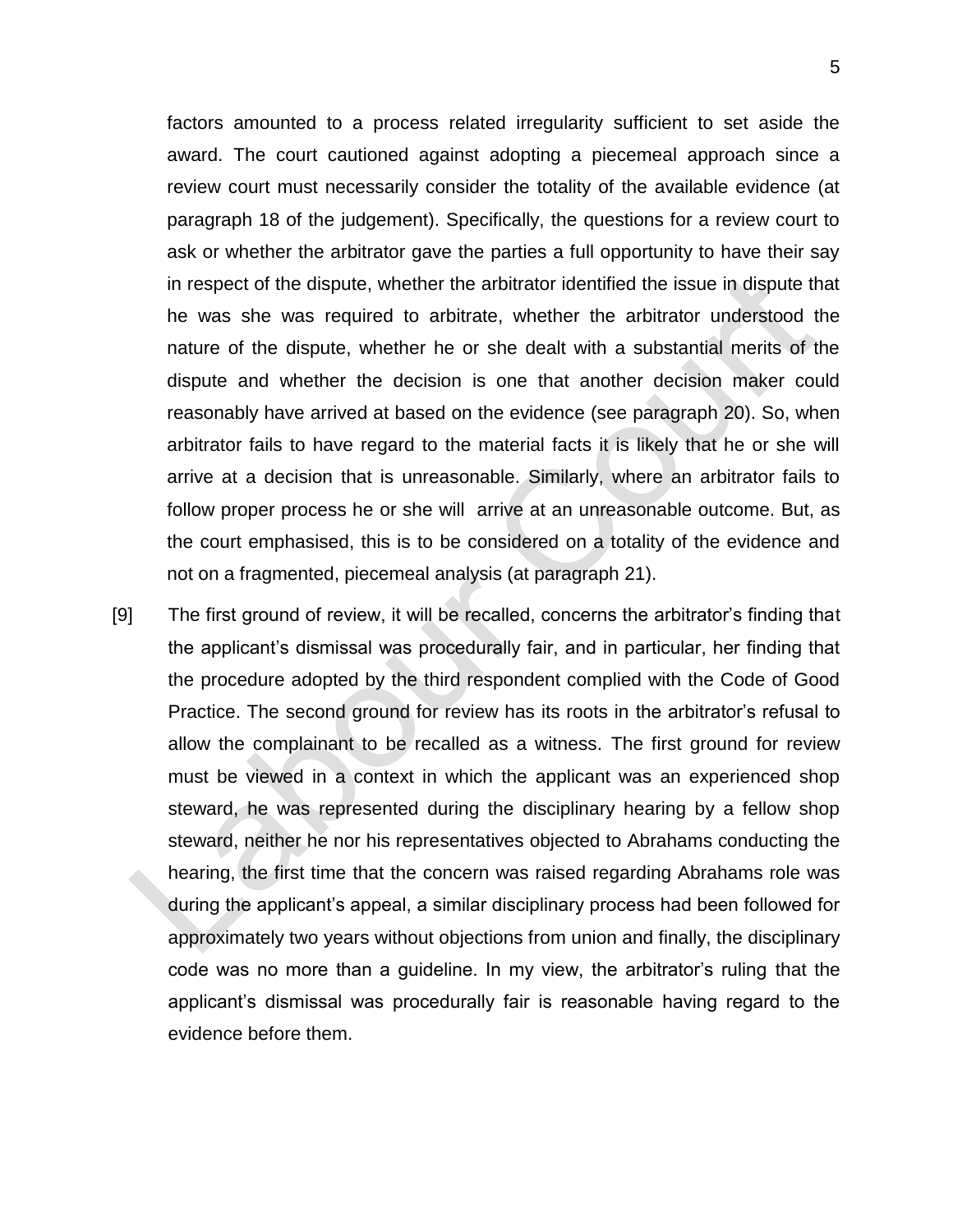- [10] The second ground for review must necessarily be evaluated in a context where the LRA promotes the expeditious resolution of disputes. The arbitrator's decision to disallow the recall of the complainant was made in circumstances where she had explained the arbitration process to both parties of the commencement of the proceedings, she hademphasized the importance of putting contrary versions to witnesses, she had encouraged the applicant to make notes in response to versions with which he disagreed, the arbitrator explained to the applicant that he must instruct his representative on any challenges to the evidence adduced by the third respondent's witnesses,. The arbitrator specifically explained to the applicant that if he failed to challenge evidence it would stand as undisputed. The applicant clearly understood the arbitrator's explanations guidelines. Further, each witness was informed by the arbitrator that he or she would be late, cross examined and re-examined. This must have had the effect of reinforcing the applicant's representative of their own duties. The complainant testified it was cross-examined by the applicant's representative. During cross-examination, the applicant passed notes to his representative. At the end of the complainant's testimony, the arbitrator specifically asked the employee whether he had any more questions. He confirmed that he had none. Obviously alive to the issue of onus of the unchallenged version complainant, the arbitrator writer enquired of the employee and didn't decrement forward. It was only after the arbitrator reiterated that crucial parts of the complainant's testimony stood unchallenged that the employee requested that the complainant be recalled.
- [11] The arbitrator's refusal to allow the company to be recalled was not unreasonable given that the employee, on his own admission, is an experienced union official acquainted with the arbitration process, but he was represented by a similar experience officials similarly acquainted with the arbitration process, that the complainant was cross-examined and that after re-examination, she left the venue. The applicant's response to the arbitrator's resident with him his failure to challenge specific incidents of sexual harassment are limited to averments that he was confused and that there had been some